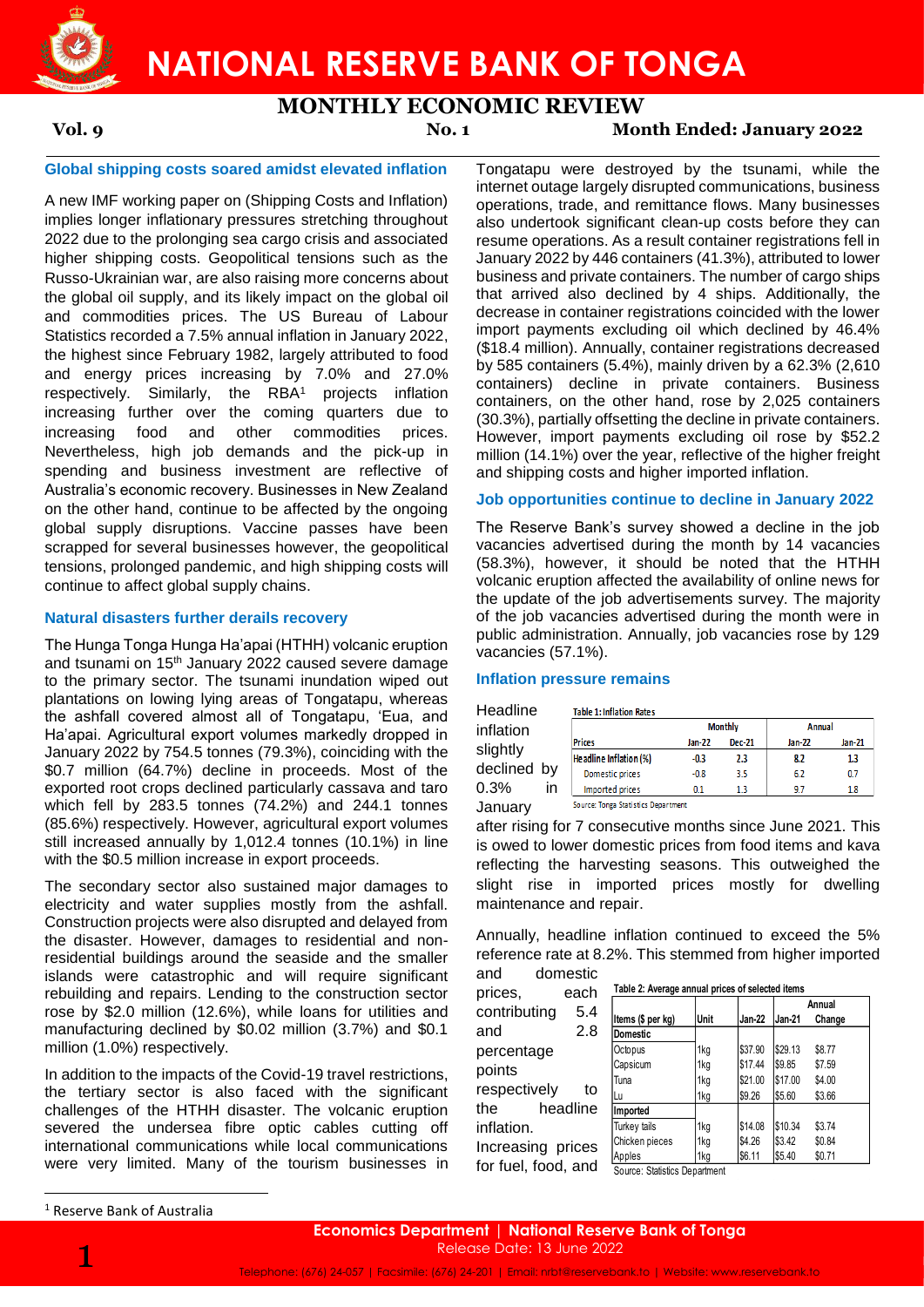

**MONTHLY ECONOMIC REVIEW**

**Vol. 9 No. 1 Month Ended: January 2022**

household goods drove the higher imported prices. Meanwhile, increasing prices for local food items and electricity are the main contributors to the rising domestic prices. The surging shipping costs, fuel prices, and imported inflation from our trading partners directly impact import prices and pass-through to domestic producer prices.

### **Higher effective exchange rates**

**Table 3: Effective Exchange Rates**

|                                        | <b>Monthly</b> |               |          | Annual   |          |
|----------------------------------------|----------------|---------------|----------|----------|----------|
|                                        | $Jan-22$       | <b>Dec-21</b> | % Growth | $Jan-21$ | % Growth |
| Nominal Effective Exchange Rate Index  | 90.7           | 90.2          | 0.6      | 85.7     | 5.9      |
| Real Effective Exchange Rate Index     | 110.1          | 108.5         | 1.5      | 99.9     | 10.3     |
| Source: National Reserve Bank of Tonga |                |               |          |          |          |

The Nominal Effective Exchange Rate (NEER) rose slightly over the month, which is attributed to the general weakening of the AUD, NZD, and FJD against the TOP. The Real Effective Exchange Rate (REER) index also increased over the month in line with Tonga's higher inflation rate.

In year ended terms, the NEER still increased as trading partners' currencies weakened against the TOP, neutralising some of the imported inflation. The REER increased also over the year in line with our higher inflation rate compared to our trading partner countries, indicating a loss in trade competitiveness.

### **Strong international support in response to the HTHH disaster**

|                                     |          | Table 4: Foreign Reserves |         |          |          |
|-------------------------------------|----------|---------------------------|---------|----------|----------|
|                                     | Monthly  |                           |         |          | Annual   |
|                                     | $Jan-22$ | <b>Dec-21</b>             | %Growth | $Jan-21$ | % Growth |
| Foreign Reserves (\$ in million)    | 856.1    | 817.5                     | 4.7     | 705.3    | 21.4     |
| Import Coverage (months)            | 13.2     | 12.7                      | 3.9     | 13.6     | $-2.9$   |
| Source: National Reserve Bank Tonga |          |                           |         |          |          |

Official foreign reserves increased significantly in January 2022 by \$38.6 million to \$856.1 million, equivalent to 13.2 months of import cover. This reflected the inflow of emergency relief funding from development partners in support of the country's recovery from the HTHH volcanic eruption.

Over the year, foreign reserves continued to increase substantially by \$150.8 million supported by higher receipts of budget support, official grants, capital inflows, and remittances. The majority of the official foreign reserves are held in USD, AUD, and NZD.

Table 5: Remittance Receipts

|                                                                                                                                                                                                                                |                | ------------------------------ |          |        |        |          |
|--------------------------------------------------------------------------------------------------------------------------------------------------------------------------------------------------------------------------------|----------------|--------------------------------|----------|--------|--------|----------|
|                                                                                                                                                                                                                                | <b>Monthly</b> |                                |          | Annual |        |          |
|                                                                                                                                                                                                                                | Jan-22         | <b>Dec-21</b>                  | % Growth | Jan-22 | Jan-21 | % Growth |
| Remittance (\$ in million)                                                                                                                                                                                                     | 29.1           | 51.9                           | $-44.1$  | 494.8  | 403.2. | 22.7     |
| Constitution of the Constitution of the constitution of the constitution of the constitution of the constitution of the constitution of the constitution of the constitution of the constitution of the constitution of the co |                |                                |          |        |        |          |

Source: National Reserve Bank Tonga

The internet outage significantly impacted remittance flows as shown by the sharp decrease in January 2022 of \$22.9 million (44.1%), following the peak in December. However, remittances continued to rise over the year to January 2022

by \$91.6 million (22.7%) stemming from higher private transfers, compensation of employees, and private capital transfers.

|                                                  | ny cosis, ruer prices, and                                                                                                                                                |                                                                                                                                                                                                                                                                                                                                                                                                                                                                                                |         |         | Table 6: Overseas Exchange Transactions |          |          |          |  |
|--------------------------------------------------|---------------------------------------------------------------------------------------------------------------------------------------------------------------------------|------------------------------------------------------------------------------------------------------------------------------------------------------------------------------------------------------------------------------------------------------------------------------------------------------------------------------------------------------------------------------------------------------------------------------------------------------------------------------------------------|---------|---------|-----------------------------------------|----------|----------|----------|--|
|                                                  | ading partners directly impact                                                                                                                                            |                                                                                                                                                                                                                                                                                                                                                                                                                                                                                                |         | Monthly |                                         |          | Annual   |          |  |
|                                                  | ough to domestic producer                                                                                                                                                 |                                                                                                                                                                                                                                                                                                                                                                                                                                                                                                | Jan-22  | Dec-21  | % Growth                                | Jan-22   | Jan-21   | % Growth |  |
|                                                  |                                                                                                                                                                           | <b>Overall Balance</b>                                                                                                                                                                                                                                                                                                                                                                                                                                                                         | 38.6    | 33.6    | 14.9                                    | 150.8    | 222.4    | $-32.2$  |  |
|                                                  |                                                                                                                                                                           | <b>Current Account</b>                                                                                                                                                                                                                                                                                                                                                                                                                                                                         | 42.3    | 26.9    | 57.0                                    | 97.6     | 184.9    | $-47.2$  |  |
| ates:                                            |                                                                                                                                                                           | Merchandise Trade                                                                                                                                                                                                                                                                                                                                                                                                                                                                              | $-28.7$ | $-45.7$ | 37.2                                    | $-490.2$ | $-412.9$ | $-18.7$  |  |
|                                                  |                                                                                                                                                                           | Services                                                                                                                                                                                                                                                                                                                                                                                                                                                                                       | $-2.5$  | $-8.3$  | 70.4                                    | $-48.9$  | $-7.5$   | $-551.4$ |  |
|                                                  |                                                                                                                                                                           | Income                                                                                                                                                                                                                                                                                                                                                                                                                                                                                         | 2.4     | 4.2     | $-43.1$                                 | 27.6     | 22.0     | 25.2     |  |
| ly.                                              | Annual                                                                                                                                                                    | <b>Transfers</b>                                                                                                                                                                                                                                                                                                                                                                                                                                                                               | 71.1    | 76.7    | $-7.3$                                  | 609.2    | 583.3    | 4.4      |  |
| % Growth<br><b>Dec-21</b>                        | Jan-21<br>% Growth                                                                                                                                                        | <b>Capital Account</b>                                                                                                                                                                                                                                                                                                                                                                                                                                                                         | 0.5     | 1.2     | $-57.0$                                 | 21.0     | 41.1     | $-49.1$  |  |
| 0.7<br>90.2<br>0.6                               | 85.7<br>5.9                                                                                                                                                               | <b>Financial Account</b>                                                                                                                                                                                                                                                                                                                                                                                                                                                                       | $-4.2$  | 5.5     | $-176.8$                                | 32.2     | -3.7     | 981.9    |  |
| 0.1<br>108.5<br>1.5                              | 10.3<br>99.9                                                                                                                                                              | Source: Banking Systems                                                                                                                                                                                                                                                                                                                                                                                                                                                                        |         |         |                                         |          |          |          |  |
| nga's higher inflation rate.<br>against<br>kened | nge Rate (NEER) rose slightly<br>attributed to the general<br>and FJD against the TOP. The<br>(REER) index also increased<br>ER still increased as trading<br>the<br>TOP. | Overall, Overseas Exchange Transactions (OET) recorded<br>an overall surplus of \$38.6 million in January 2022, 14.9%<br>higher than the previous month. This reflects the<br>improvement in the trade deficit from a sharp drop in import<br>payments due to the disruptions from the internet outage.<br>In the year to January 2022, the OET balance surplus was<br>lower by \$71.6 million as the surpluses in the current and<br>capital account narrowed. The trade deficit widened from |         |         |                                         |          |          |          |  |
|                                                  | ported inflation. The REER                                                                                                                                                | higher import payments, and lower net service receipts.                                                                                                                                                                                                                                                                                                                                                                                                                                        |         |         |                                         |          |          |          |  |
|                                                  | in line with our higher inflation<br>partner countries, indicating a                                                                                                      | <b>Broad money expanded</b>                                                                                                                                                                                                                                                                                                                                                                                                                                                                    |         |         |                                         |          |          |          |  |
|                                                  |                                                                                                                                                                           |                                                                                                                                                                                                                                                                                                                                                                                                                                                                                                |         |         | <b>Table 7: Broad Money</b>             |          |          |          |  |
|                                                  |                                                                                                                                                                           |                                                                                                                                                                                                                                                                                                                                                                                                                                                                                                |         |         | <b>Monthly</b>                          |          |          | Annual   |  |
|                                                  |                                                                                                                                                                           |                                                                                                                                                                                                                                                                                                                                                                                                                                                                                                |         | Jan-22  | Dec-21                                  | % Growth | Jan-21   | % Growth |  |
|                                                  | rt in response to the HTHH                                                                                                                                                | Broad money (Sin million)                                                                                                                                                                                                                                                                                                                                                                                                                                                                      |         | 832.8   | 821.5                                   | 1.4      | 706.9    | 17.8     |  |
|                                                  |                                                                                                                                                                           | Net Foreign Asset                                                                                                                                                                                                                                                                                                                                                                                                                                                                              |         | 844.4   | 798.4                                   | 5.8      | 735.1    | 14.9     |  |
|                                                  |                                                                                                                                                                           | Net Domestic Asset                                                                                                                                                                                                                                                                                                                                                                                                                                                                             |         | $-10.7$ | 24.0                                    | $-144.7$ | $-27.3$  | $-60.8$  |  |
| ign Reserves                                     |                                                                                                                                                                           | Source: Banking System, National Reserve Bank of Tonga                                                                                                                                                                                                                                                                                                                                                                                                                                         |         |         |                                         |          |          |          |  |
| Monthly                                          | Annual                                                                                                                                                                    |                                                                                                                                                                                                                                                                                                                                                                                                                                                                                                |         |         |                                         |          |          |          |  |

### **Broad money expanded**

| <b>Table 7: Broad Money</b> |                          |        |          |          |          |  |  |  |  |
|-----------------------------|--------------------------|--------|----------|----------|----------|--|--|--|--|
|                             | <b>Monthly</b><br>Annual |        |          |          |          |  |  |  |  |
|                             | Jan-22                   | Dec-21 | % Growth | $Jan-21$ | % Growth |  |  |  |  |
| Broad money (Sin million)   | 832.8                    | 821.5  | 1.4      | 706.9    | 17.8     |  |  |  |  |
| <b>Net Foreign Asset</b>    | 844.4                    | 798.4  | 5.8      | 735.1    | 14.9     |  |  |  |  |
| <b>Net Domestic Asset</b>   | $-10.7$                  | 24.0   | $-144.7$ | $-27.3$  | $-60.8$  |  |  |  |  |

Broad money increased further in January 2022, by \$11.3 million (1.4%) over the month and \$125.8 million (17.8%) annually. Both rises are attributed to the increasing net foreign assets from the rising foreign reserves. Net domestic assets, however, declined over the month as government deposits increased. Over the year, net domestic assets increased due to the higher capital and other assets.

### **Disrupted Financial services**

| Table 8: Reserve money                                 |                |        |          |               |          |  |  |  |  |  |
|--------------------------------------------------------|----------------|--------|----------|---------------|----------|--|--|--|--|--|
|                                                        | <b>Monthly</b> |        |          | <b>Annual</b> |          |  |  |  |  |  |
|                                                        | Jan-22         | Dec-21 | % Growth | $Jan-21$      | % Growth |  |  |  |  |  |
| Reserve money (Sin million)                            | 576.6          | 578.8  | $-0.4$   | 424.9         | 35.7     |  |  |  |  |  |
| Source: Banking System, National Reserve Bank of Tonga |                |        |          |               |          |  |  |  |  |  |

The internet outage also disrupted financial activities with a slight decline of \$2.3 million (0.4%) recorded in liquidity in January. This was mostly from a drop in currency in circulation in line with the shock to economic activities.

Over the year, however, liquidity still rose by \$151.6 million (35.7%). Exchange Settlement Accounts rose the most corresponding to the increase in sales of foreign currency from the commercial banks to the Reserve Bank. Currency in circulation followed, reflecting higher demand for cash. Statutory Reserve Deposits also rose in line with the annual rise in deposit volumes.